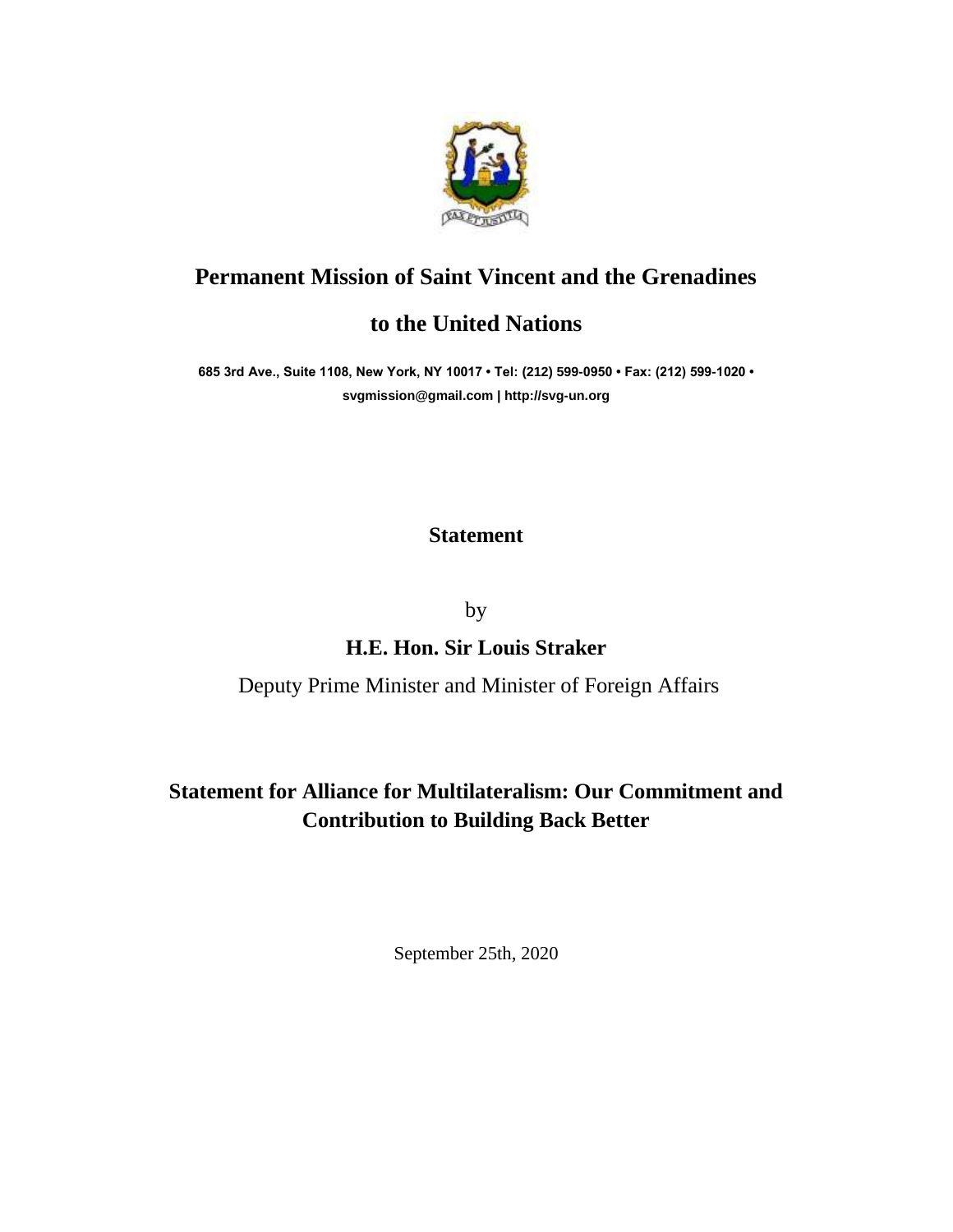Distinguished Excellencies, and Friends,

I commend our German and French colleagues for this timely initiative. The intersecting and overlapping challenges occasioned by the COVID-19 pandemic have produced a tempest of instability in all corners of the world. For small island developing states such as Saint Vincent and the Grenadines, these risks have brought closer into focus the need for a renewed and effective multilateralism.

Multilateralism is bound to the principle of inclusivity and should work for all states regardless of size and vulnerability. The preservation of international law and norms are essential for a rules-based international system which pays dividends in peace, security, prosperity and sustainable development for all of humanity. Multilateralism cannot be relegated to a mechanism for the consolidation of hegemonic power. Our multilateral system, at its core, must instead aim to solve problems to benefit the international space, holistically. Our institutions must therefore be brought up to the mark for the urgent actions that are needed to solve issues such as climate change, unsuitable financial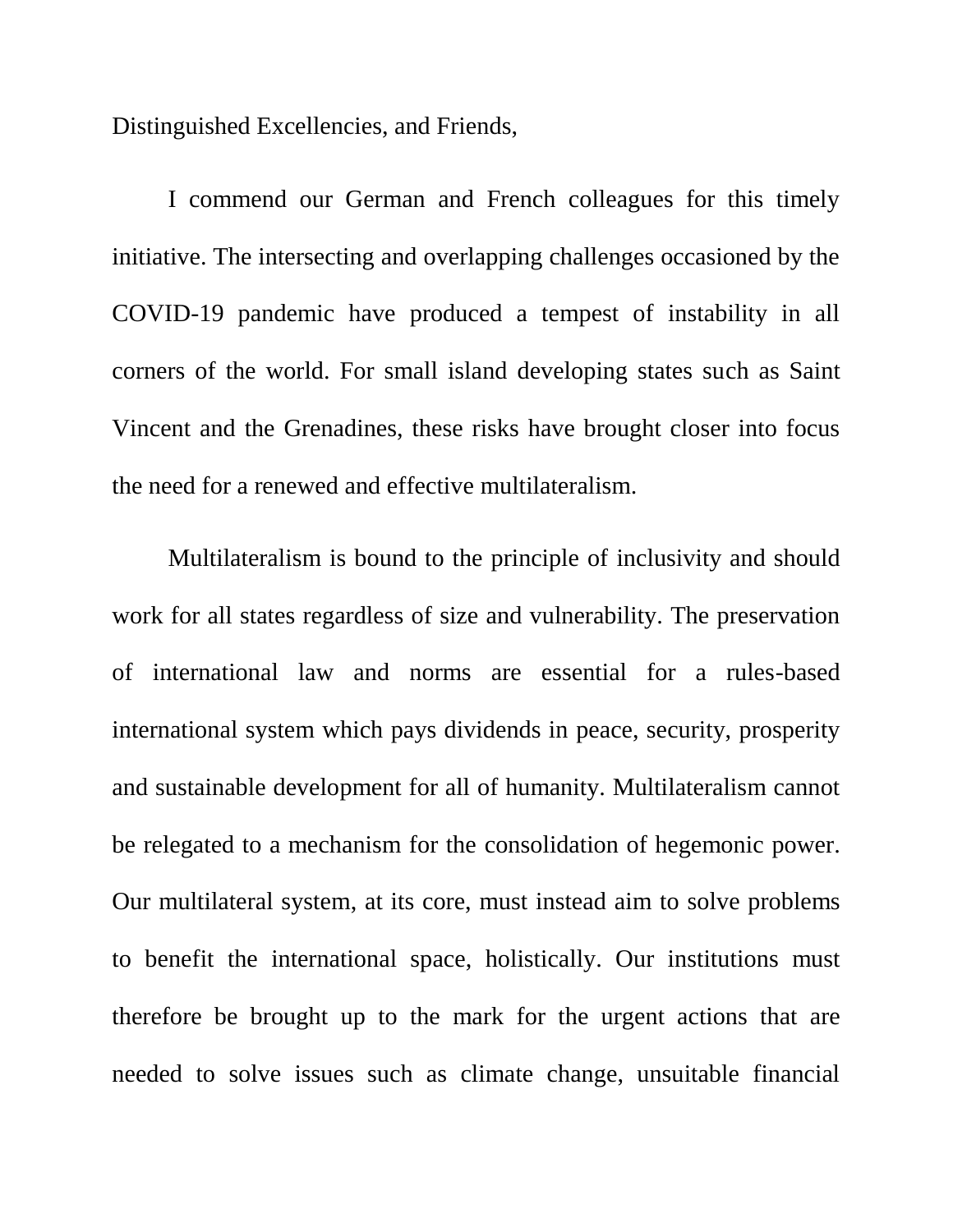policies, reparations, the achievement of the SDGs, and to foster sustainable peace and security. As the smallest country ever to be elected to the United Nations Security Council, we continue to lend our voices to the most pressing issues of international concern and to share our nuanced perspectives as an exemplar of small island capability. While serving on the Council we also continue to advocate for the urgent reform of the Security Council in order to improve the representativeness and accountability of that important body. Like many other SIDS, we contribute to and rely on the international system, and so we reiterate that all multilateral systems must be inclusive of and effective for the states they encompass.

Excellencies, as Saint Vincent and the Grenadines endorses the Declaration of Principles for this Alliance let us be reminded that only through multilateral action can we find solutions to the world's most pressing issues in the interest of all of humanity. We envisage multilateralism to be grounded on a rule-based system, strongly incorporating the principles of public well-being, inclusivity, equity and